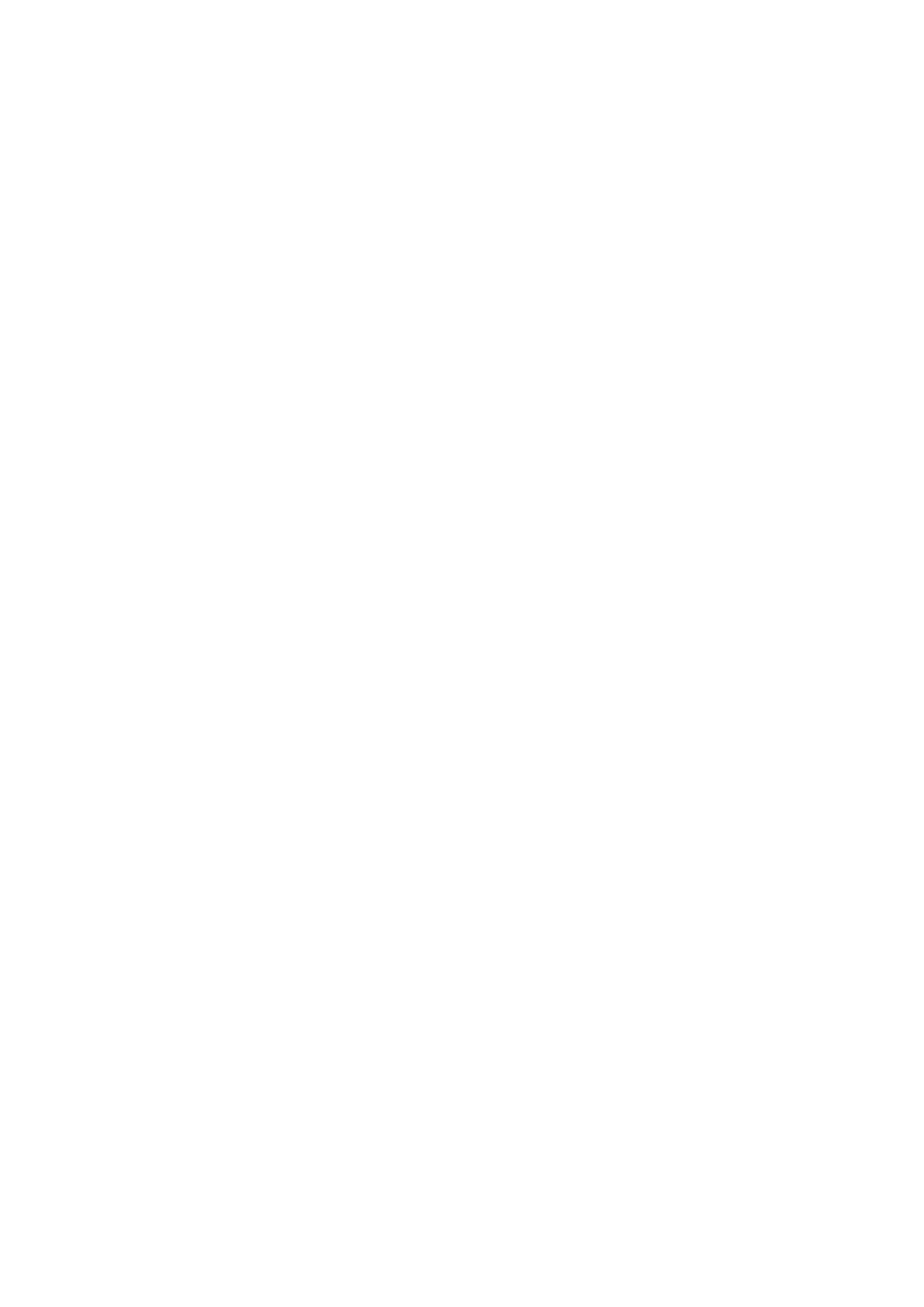# **Executive Summary**

Marc O'Polo is the largest Atlassian Cloud Customer in Germany and uses Confluence as the intranet system as well as Jira for project management and Jira Service Desk for Service Desk Management. The Atlassian Cloud is the uprising hosted service offered by Atlassian. But unfortunately the service does not offer a fully automated backup solution that can be accessed by the user which is a necessity for enterprise customer like Marc O'Polo.

## **The Challenge**

Find a automated backup solution for Jira and Confluence services, that fits the cloud orientation of the customer and comes with a low cost profile.

AWS is the leading public cloud provider and offers an advanced container hosting solution. It allows rapid development of custom applications based on future proof technology.



#### **Why Scandio?**

**Why AWS?** Scandio is Atlassian Platinum Partner with 10+ years of experience in consulting, customizing and operating Atlassian products. Scandio is also partnering with AWS and offers custom developed solutions for enterprise customers on AWS.

# **The Solution**

The Atlassian cloud services offer the possibility to download a backup every 24h for Confluence, and every 48h for Jira. To automate the backup we developed a Go based tool which can trigger a new backup, monitor the backup process and store the backup on an S3 bucket.

The Go binary has been packaged into an Docker scratch container and only contains the binary alongside Linux root CA allowing a secure connection to be established to Atlassian's cloud service. Therefore the resulting docker container has only 6.8MB of size and minimal dependencies that need to be maintained. The docker container has been pushed into AWS's Elastic Container Registry (ECR).